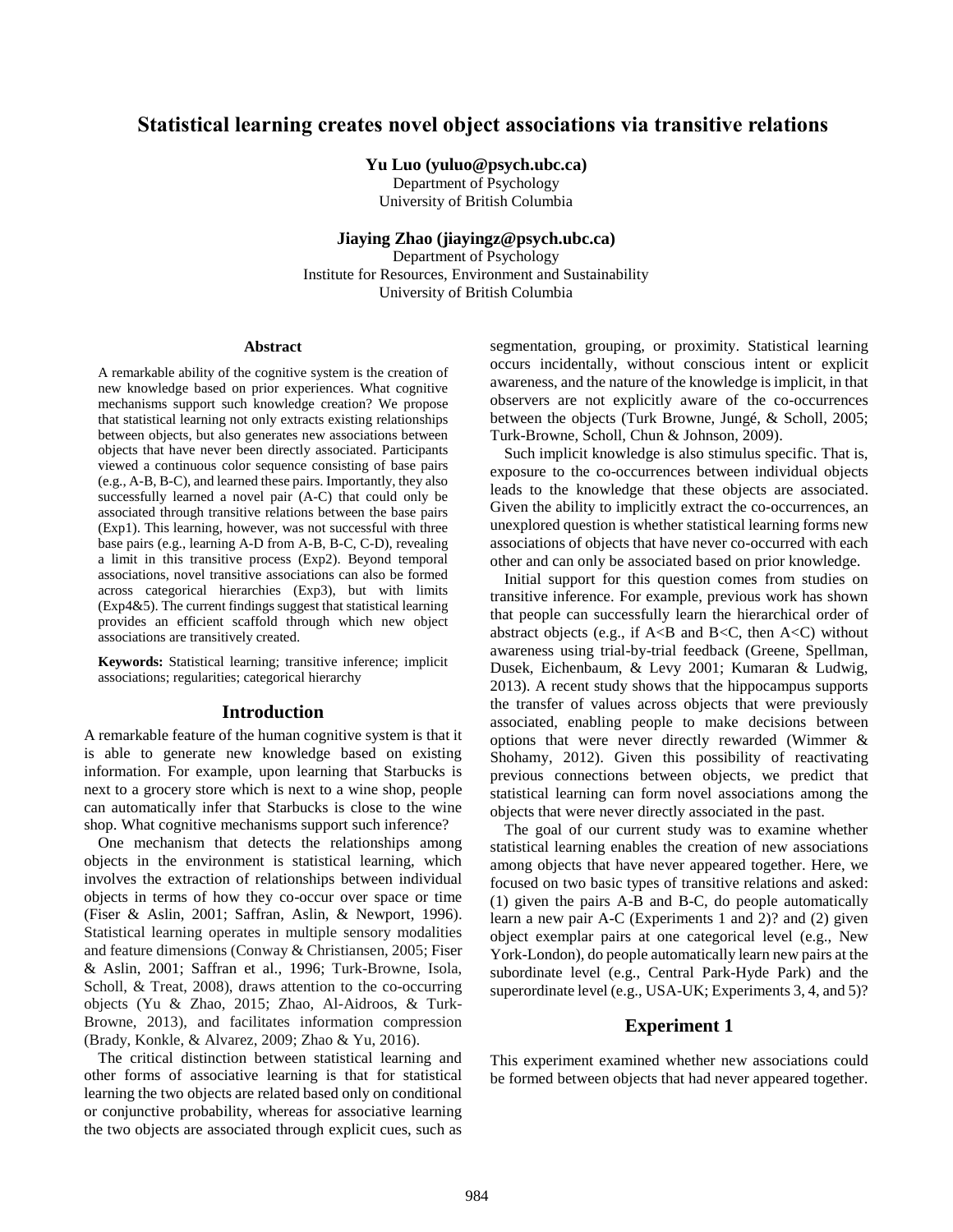#### **Participants**

Thirty undergraduates (21 female; mean age=19.5 years, SD=1.3) from University of British Columbia (UBC) participated for course credit. Participants in all experiments reported normal or corrected-to-normal vision and provided informed consent. All experiments reported here were approved by the UBC Behavioral Research Ethics Board.

#### **Stimuli**

The stimuli consisted of nine circles in nine distinct colors (color name= $R/G/B$  values:  $red=255/0/0$ ; green= $0/255/0$ ; blue=0/0/255; yellow=255/255/0; magenta=255/0/255; cyan=0/255/255; gray=185/185/185; brown=103/29/0; black=0/0/0). Each circle subtended 1.6° of visual angle. The colored circles were randomly assigned into six base pairs for each participant and remained constant throughout the experiment. The six base pairs contained three groups of two base pairs. In each group, the second color in the first pair was the same as the first color in the second pair (e.g., A-B, B-C, Fig.1a). This allowed us to test if people could automatically learn a novel pair (A-C) given the two base pairs (A-B and B-C). There were three novel pairs from the six base pairs. Importantly, the two colors in the novel pair were never directly associated with each other. Each base pair was repeated 50 times to form a single continuous temporal sequence of circles in a pseudorandom order with two constraints: no single base pair could repeat back-to-back and no two overlapping base pairs (e.g., A-B, B-C) could occur consecutively.

#### **Procedure**

The experiment contained two phases: exposure phase and test phase. During the exposure phase, one colored circle appeared at the center of the screen for 500ms followed by a 500ms inter-stimulus interval (ISI) in each trial. Participants performed a 1-back task where they judged as quickly and accurately as possible whether the current circle had the same color as the previous circle (by pressing the "/" or "z" key for same or different, respectively, key assignment counterbalanced). For the 1-back task, each color had a 20% chance of repeating the previous color, producing a total of 360 trials. This 1-back task served as a cover task irrelevant to learning, in order to conceal the true purpose of the study, ensuring that learning of the color pairs was incidental. Participants were not told anything about the color pairs.

After exposure, participants completed a surprise twoalternative forced choice (2AFC) test phase to examine whether they had successfully learned the base pairs. In each trial, participants viewed two sequences of circles at fixation. Each circle appeared for 500ms followed by a 500ms ISI, and each sequence was separated by a 1000ms pause. Participants judged whether the first or second sequence looked more familiar based on the exposure phase. If they did not respond during the sequence presentation or ISI, the screen remained blank until response. One sequence was a base pair, and the other was a "foil" (e.g., A-E) composed of one color from a base pair (e.g., A-B), and the other from a different base pair (e.g., D-E) while preserving the temporal positions in the pairs. Each base pair was tested against a foil, which was then repeated, resulting in 12 trials in total. It's important to note that each base pair and foil were presented the same number of times at test. Thus, to discriminate the base pair from the foil, participants needed to know which two particular colors followed each other during exposure. The order of the trials was randomized, and whether the base pair or foil appeared first was counterbalanced across trials.

At the test phase, we also examined whether participants learned the novel pair (e.g., A-C from A-B and B-C). The foil was constructed by selecting two colors from two novel pairs while maintaining the temporal positions in the pairs. Each novel pair was tested against a foil. The two colors in the foil came from two different base pairs that never shared a common color. Each novel pair and foil were presented the same number of times at test. If participants chose the novel pair as more familiar, this would suggest that they had formed a new association between two objects that had never directly followed each other but could only be inferred given the knowledge about the two base pairs.

A debriefing session was conducted after test, where participants were asked if they had noticed any colored circles that appeared one after another. For those who responded yes, we further asked them to specify which colors followed each other.



Figure 1: (a) Two example base pairs (A-B, B-C) and a novel pair (A-C). (b) Percent of times the pair was chosen as more familiar than the foil at test (error bars reflect  $\pm 1$  SEM; \**p*<.05, \*\**p*<.01; dotted line=chance performance of 50%).

#### **Results and Discussion**

At the test phase, base pairs were chosen as more familiar than foils for  $61.0\%$  (SD=16.9%) of the time, which was reliably above chance (50%) [*t*(29)=3.61, *p*=.001, *d*=0.66] (Fig.1b). This indicates that participants have successfully learned the temporal co-occurrences between the two colors in the base pairs.

Moreover, novel pairs were chosen as more familiar than foils for 58% (SD=19.8%) of the time, which was again reliably above chance (50%) [*t*(29)=2.15, *p*=.04, *d*=0.39] (Fig.1b), suggesting that participants have also successfully learned the novel pairs, although the two colors in the novel pair never directly followed each other during exposure.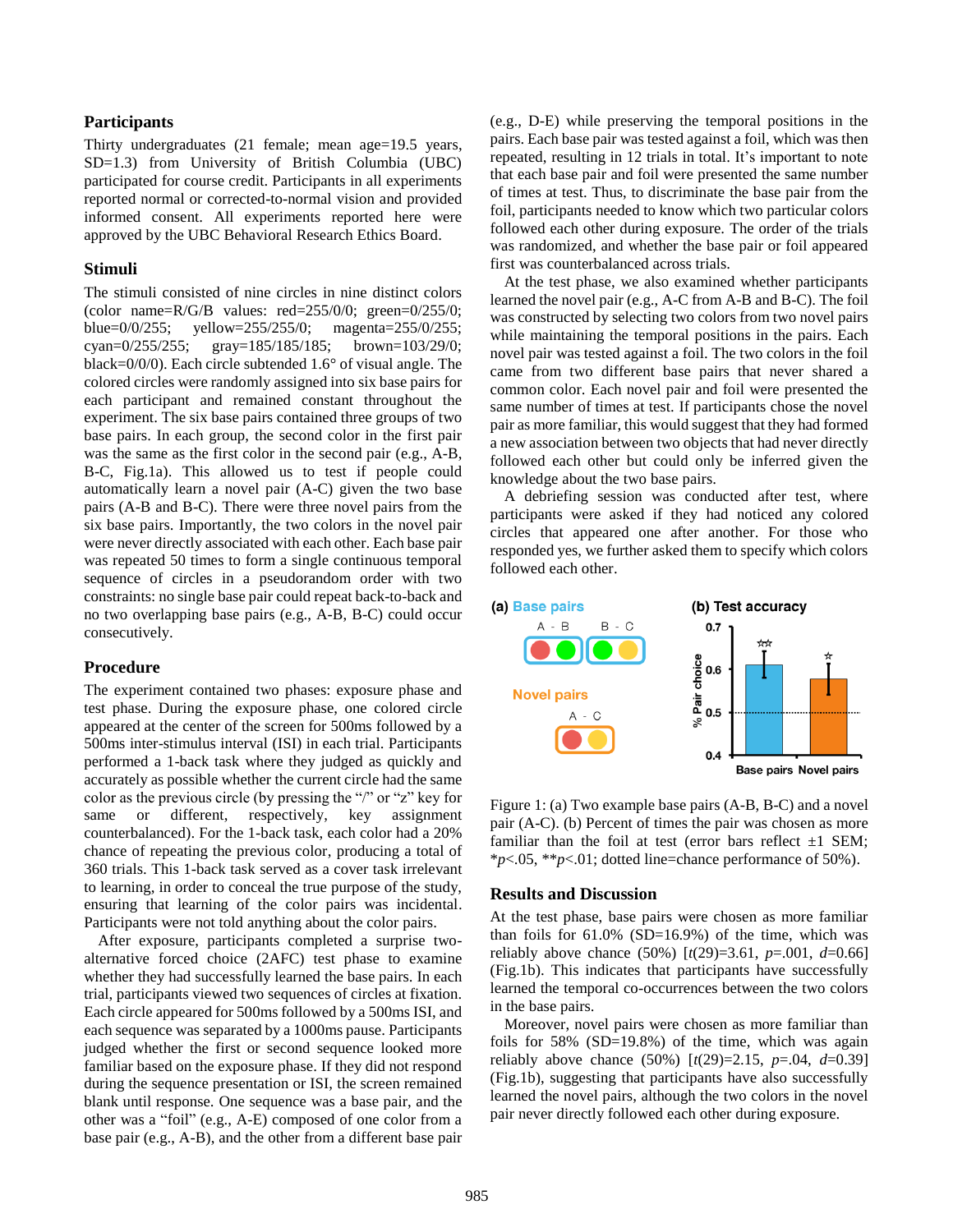During debriefing, only five participants reported noticing color pairs, but none could correctly report which specific colors followed each other. This suggests that participants had no explicit awareness of the base pairs or the novel pairs.

These findings demonstrate that statistical learning automatically forms implicit novel associations between objects that have never appeared together and can only be associated via transitive relations from prior experiences.

## **Experiment 2**

This experiment aimed to examine the limits of transitive associations by increasing the chain of object associations.

## **Participants**

A new group of 30 undergraduates (20 female, mean age=20.5 years, SD=2.7) from UBC participated in the experiment for course credit.

## **Stimuli and Procedure**

The stimuli and the procedure were identical to those in Experiment 1, except that we added one more base pair such that three base pairs formed a novel pair. As before, six base pairs were created for each participant. For every three base pairs, the second color in the first pair was the same as the first color in the second pair, and the second color in the second pair was the same as the first color in the third pair (e.g., A-B, B-C, C-D, Fig.2a). The novel pair (e.g., A-D) consisted of the first color in the first pair and the second color in the third pair. As before, participants performed a cover 1-back task to ensure incidental encoding of the pairs during exposure. Afterwards, participants completed the surprise test phase where they chose whether the pair or the foil looked more familiar.



Figure 2: (a) Three example base pairs (A-B, B-C, C-D) and a novel pair (A-D). (b) Percent of times the pair was chosen as more familiar than the foil at test (error bars reflect  $\pm 1$ ) SEM; \*\**p*<.01; dotted line=chance performance of 50%).

#### **Results and Discussion**

At test, base pairs were chosen as more familiar than foils for 60.0% (SD=16.8%) of the time, which was reliably above chance (50%) [*t*(29)=3.36, *p*=.002, *d*=0.61] (Fig.2b), suggesting that participants have successfully learned the cooccurrences between the two colors in the base pairs.

However, novel pairs were chosen as more familiar than foils for 49.7% (SD=26.5%) of the time, which was not reliably above chance (50%) [*t*(29)=0.06, *p*=.95, *d*=0.01] (Fig.2b). This suggests that learning of the novel pairs was not successfully expressed at test.

During debriefing, only one participant reported noticing color pairs, but the participant could not correctly report which specific colors temporally followed each other. This again suggests that participants had no explicit awareness of the base pairs or the novel pairs.

The findings demonstrate that while participants have learned the three base pairs, they could not form the novel association between objects in the first and the third pairs. This reveals a limit in the associations that can be formed transitively. This limit may reflect processing constraints as the number of objects or pairs increases.

## **Experiment 3**

As shown in Experiments 1 and 2, novel associations can be formed transitively between objects that have never cooccurred before, and learning of the transitive association may depend on the length of associations. Here, we aimed to generalize the findings by examining another type of transitivity across the categorical hierarchy. Specifically, given the association between two exemplars at one categorical level, can people automatically learn the same association at the subordinate and the superordinate levels?

#### **Participants**

A new group of 80 undergraduates (58 female; mean age =20.6 years, SD=3.2) from UBC participated in the experiment for course credit.

## **Stimuli**

The stimuli consisted of eight city names (New York, London, Vancouver, Paris, Tokyo, Beijing, Barcelona, and Bangkok), the eight corresponding park names (Central Park, Hyde Park, Stanley Park, Champ de Mars Park, Yoyogi Park, Bei Hai Park, Güell Park, and Lumpini Park), and the eight corresponding country names (USA, UK, Canada, France, Japan, China, Spain, and Thailand). The eight cities were randomly grouped into four base pairs for each participant (e.g., New York-London, Fig.3a). The city base pairs produced four park pairs at the subordinate level (e.g., Central Park-Hyde Park), and four country pairs at the superordinate level (e.g., USA-UK). The park pairs and the country pairs served as novel pairs to be tested at the test phase, and were never presented in the exposure phase. Each city base pair was repeated 50 times to form a single continuous sequence of cities in a pseudorandom order with the constraint that no city pair could repeat back-to-back.

### **Procedure**

Since participants may not know which park is in which city, they were first trained on a separate task to associate each park with a given city. In this task, participants viewed a park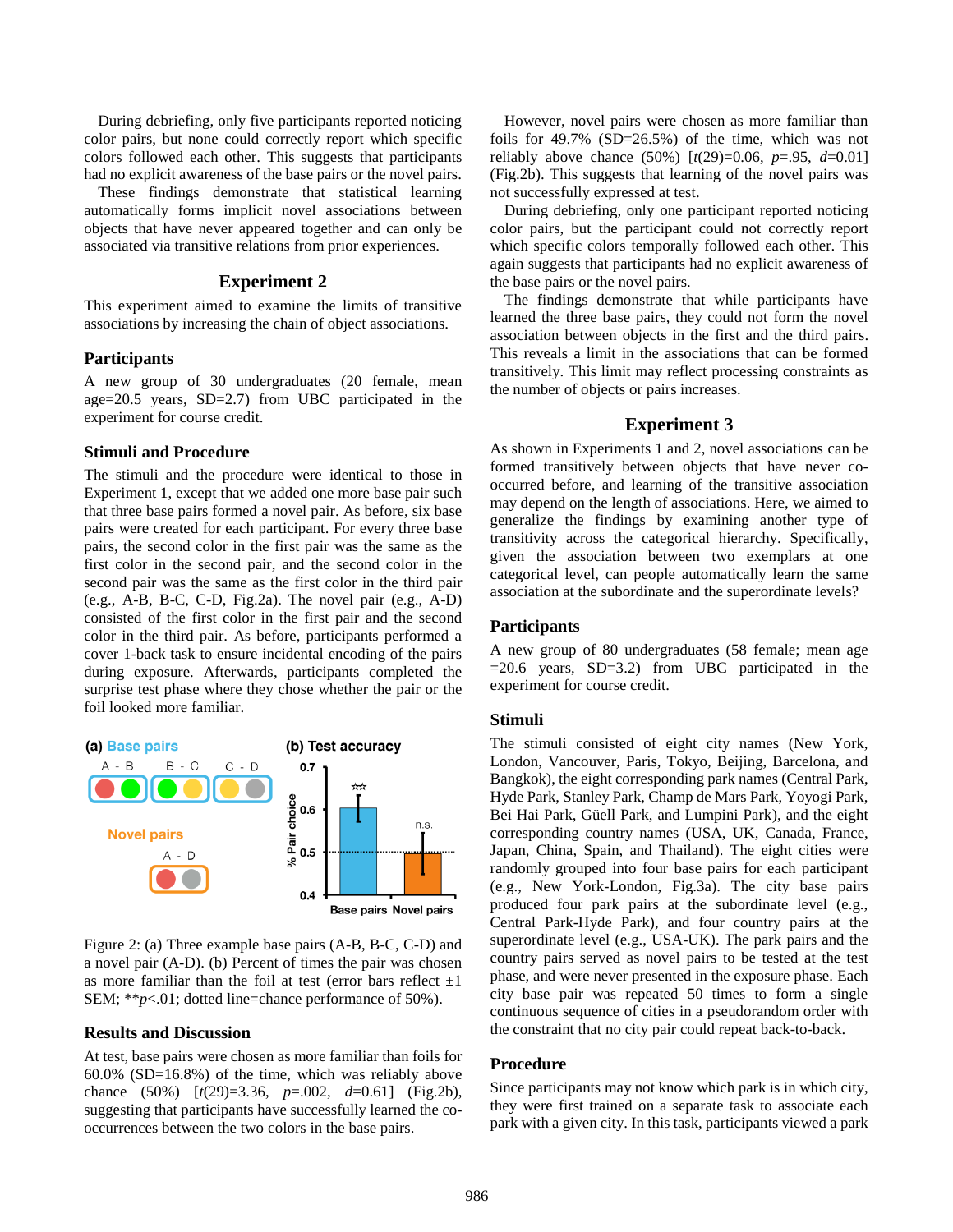and selected which city contained the park (by pressing a key from "1" to "8"), and received feedback on each trial. They had to achieve 100% accuracy on this task before starting the experiment. We did not test city-country association, since we assumed that most participants should know which city is in which country. There was no mention of any country names, city or park pairs, before starting the experiment.

The experiment consisted of an exposure phase and a test phase, as in Experiment 1. During the exposure phase, one city name was presented at fixation for 500ms followed by a 500ms ISI in each trial. As before, participants performed a 1-back task where they judged whether the current city name was the same as the previous name. For the 1-back task, each city name had a 20% chance of repeating the previous name, producing a total of 360 trials. This 1-back task served as a cover task to conceal the true purpose of the study, ensuring that learning of the city pairs was incidental.

After exposure, participants completed the surprise test phase, as in Experiment 1, to see if they had learned the city pairs, and more importantly, to see if they had learned the corresponding park pairs or country pairs which were never presented during exposure. In each trial, participants judged whether the pair or the foil looked more familiar based on what they saw in the exposure phase. There were three blocks of trials. In the first block, each city pair was tested against a foil where two cities never followed each other during exposure. In the second block, each park pair corresponding to its city pair was tested against a foil that contained the two parks corresponding to the two cities in the foil in the first block. Likewise, in the third block, each country pair and the foil corresponded to the city pair and the foil in the first block. The order of the last two blocks was randomized.

A debriefing session was conducted after the test phase, where participants were asked if they had noticed any cities that appeared one after another. For those who responded yes, we further asked them to specify which cities followed each other.

(b) Test accuracy

#### (a) Base pairs and novel pairs



Figure 3: (a) City pairs served as base pairs at one categorical level, and park pairs and country pairs served as novel pairs at the subordinate and the superordinate levels, respectively. (b) Percent of times the pair was chosen as more familiar at test (error bars reflect ±1 SEM; \**p*<.05, \*\*\**p*<.001; dotted line=chance performance of 50%).

#### **Results and Discussion**

At the test phase, the city base pairs were chosen as more familiar than foils for 58% (SD=19.5%) of the time, which was reliably above chance (50%) [*t*(79)=3.82, *p*<.001, *d*=0.43] (Fig.3b). This indicates that participants have successfully learned the temporal co-occurrences between the two cities in a base pair during exposure.

Moreover, park pairs were chosen as more familiar than foils for 55% (SD=19.6%) of the time, which was again reliably above chance (50%) [*t*(79)=2.49, *p*=.01, *d*=0.28] (Fig.3b), suggesting that participants have successfully learned the park pairs, although no parks were ever presented during exposure. Likewise, country pairs were also chosen as more familiar than foils for 55% (SD=22.3%) of the time, which was again reliably above chance (50%) [*t*(79)=2.09, *p*=.04, *d*=0.23] (Fig.3b), suggesting that participants have also successfully learned the country pairs, although no countries were presented during exposure.

During debriefing, seven participants reported noticing city pairs, but none correctly reported which specific cities followed each other. This suggests that participants had no explicit awareness of the city base pairs.

These results suggest that participants spontaneously formed new associations at both the subordinate and the superordinate levels, based on the regularities extracted at one categorical level. This finding provides further evidence that statistical learning automatically forms implicit novel associations between objects at different levels along the categorical hierarchy, even if these objects are never directly experienced or associated with each other.

#### **Experiment 4**

The goal of this experiment was to examine whether the findings in Experiment 3 were specific to city pairs, and whether there were limits in forming the novel transitive associations across the categorical hierarchy.

#### **Participants**

A new group of 45 undergraduates (31 female; mean age=20.7 years, SD=2.5) from UBC participated in the experiment for course credit.

### **Stimuli and Procedure**

The stimuli and the procedure were identical to those in Experiment 3, except that park pairs served as base pairs during exposure, and city pairs and country pairs served as novel pairs at test (Fig.4a).

### **Results and Discussion**

At test, the park base pairs were chosen as more familiar than foils for 68% (SD=10.0%) of the time, which was reliably above chance (50%) [*t*(44)=12.43, *p*<.001, *d*=1.85] (Fig.4b), indicating that participants have successfully learned the temporal co-occurrences between the two parks in a base pair during exposure.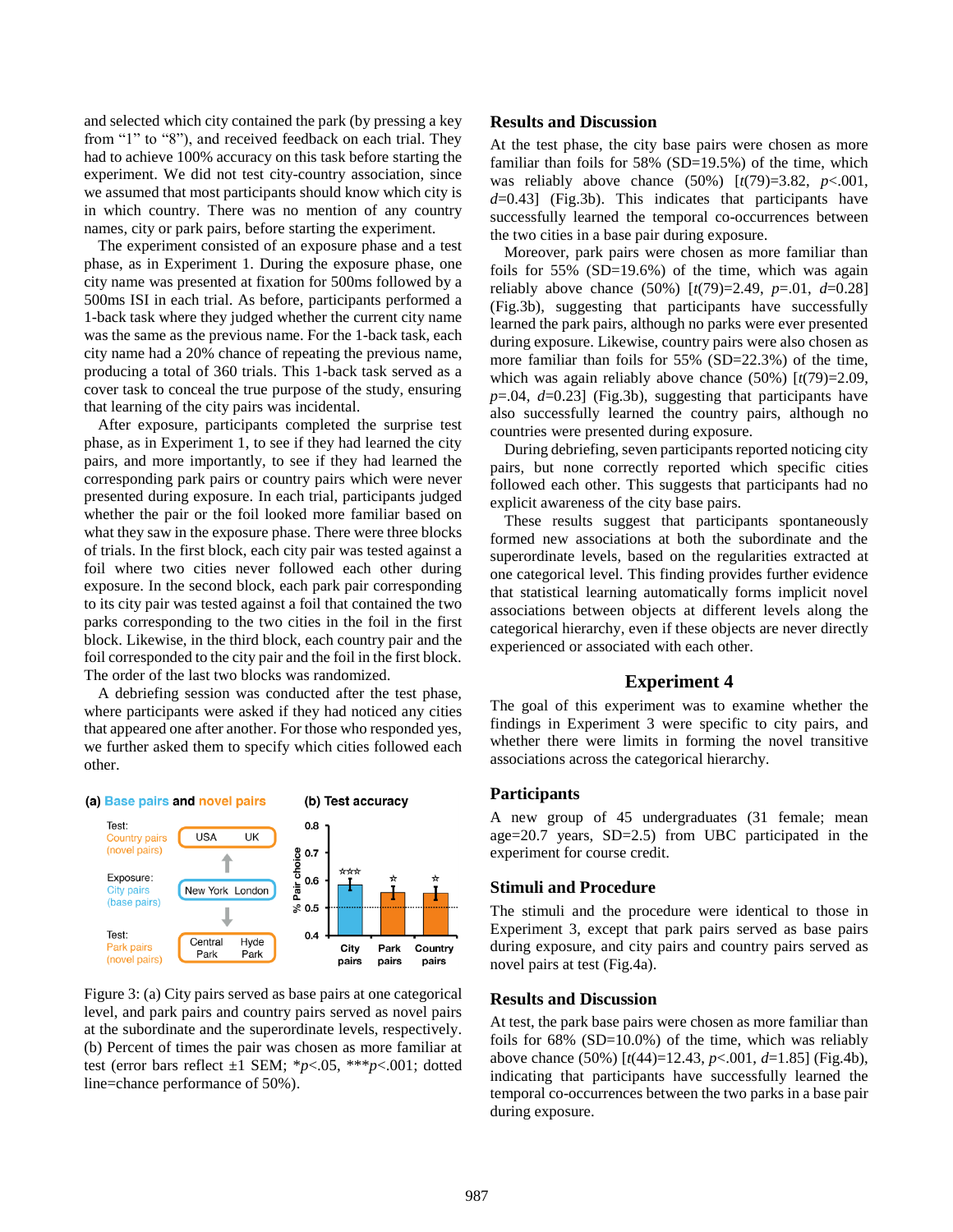Moreover, city pairs were chosen as more familiar than foils for  $54.1\%$  (SD=16.3%) of the time, which was again reliably above chance (50%) [*t*(44)=1.71, *p*=.05, *d*=0.26], suggesting that participants have successfully learned the city pairs, even though no cities were ever presented during exposure. However, country pairs were chosen as more familiar than foils for 51.2% (SD=20.4%) of the time, which was not reliably above chance  $(50\%)$  [ $t(44) = 0.41$ ,  $p = .34$ , *d*=0.06] (Fig.4b).



Figure 4: (a) Park pairs were base pairs. City and country pairs were novel pairs. (b) Percent of times the pair was chosen as more familiar (error bars reflect ±1 SEM; \**p*<.05, \*\*\**p*<.001; dotted line=chance performance of 50%).

During debriefing, three participants reported noticing park pairs, but none correctly reported which specific parks followed each other. This suggests that participants had no explicit awareness of the park base pairs.

These results suggest that participants could successfully form new associations at one superordinate level above the original subordinate level where regularities were learned, but not at two superordinate levels above. This reveals a limit in how far new associations can be formed beyond the categorical level where objects were originally associated.

## **Experiment 5**

The final experiment aimed to replicate the results from Experiment 4 by exposing regularities at the superordinate level and testing whether new associations can be formed at all subordinate levels.

#### **Participants**

A new group of 80 undergraduates (61 female; mean age  $=20.8$  years, SD $=5.2$ ) from UBC participated in the experiment for course credit.

#### **Stimuli and Procedure**

The stimuli and the procedure were identical to those in Experiment 3, except that country pairs served as base pairs during exposure, and city pairs and park pairs served as novel pairs at test (Fig.5a).

### **Results and Discussion**

At test, the country base pairs were chosen as more familiar than foils for  $61\%$  (SD=22.0%) of the time, which was reliably above chance (50%) [*t*(79)=4.52, *p*<.001, *d*=0.51] (Fig.5b), indicating that participants have successfully learned the temporal co-occurrences between the two countries in a base pair during exposure.

Moreover, city pairs were chosen as more familiar than foils for 56% (SD=21.0%) of the time, which was again reliably above chance (50%) [*t*(79)=2.46, *p*=.02, *d*=0.27], suggesting that participants have successfully learned the city pairs, even though no cities were ever presented during exposure. However, park pairs were chosen as more familiar than foils for 54% (SD=20.8%) of the time, which was not reliably above chance (50%) [*t*(79)=1.75, *p*=.08, *d*=0.20].

During debriefing, eight participants reported noticing country pairs, but none correctly reported which specific countries followed each other, suggesting that participants had no explicit awareness of the country base pairs.

These results replicated those in Experiment 4, showing that participants successfully formed new associations at one subordinate level below the original superordinate level where regularities were learned, but not at two subordinate levels below. This again reveals a limit in how far new associations can be formed beyond the categorical level where objects were originally associated.



Figure 5: (a) Country pairs were base pairs. City and park pairs were novel pairs. (b) Percent of times the pair was chosen as more familiar (error bars reflect ±1 SEM; \**p*<.05, \*\*\**p*<.001; dotted line=chance performance of 50%).

#### **General Discussion**

The goal of the current study was to examine whether statistical learning enables novel associations among objects that have never been directly associated before. We found that after experiencing that A predicted B and B predicted C, participants automatically and implicitly inferred that A predicted C, although C never directly followed A (Experiment 1). However, this inference was not successful when there were three pairs (e.g., A-B, B-C, C-D) presented during exposure, revealing a constraint in the extent of the transitive inference (Experiment 2). Extending beyond temporal transitivity, we examined if novel associations could be formed across the categorical hierarchy. We found that after learning a pair of objects at one categorical level (e.g., New York-London), participants automatically and implicitly inferred the same association at the subordinate level (e.g., Central Park-Hyde Park) and superordinate level